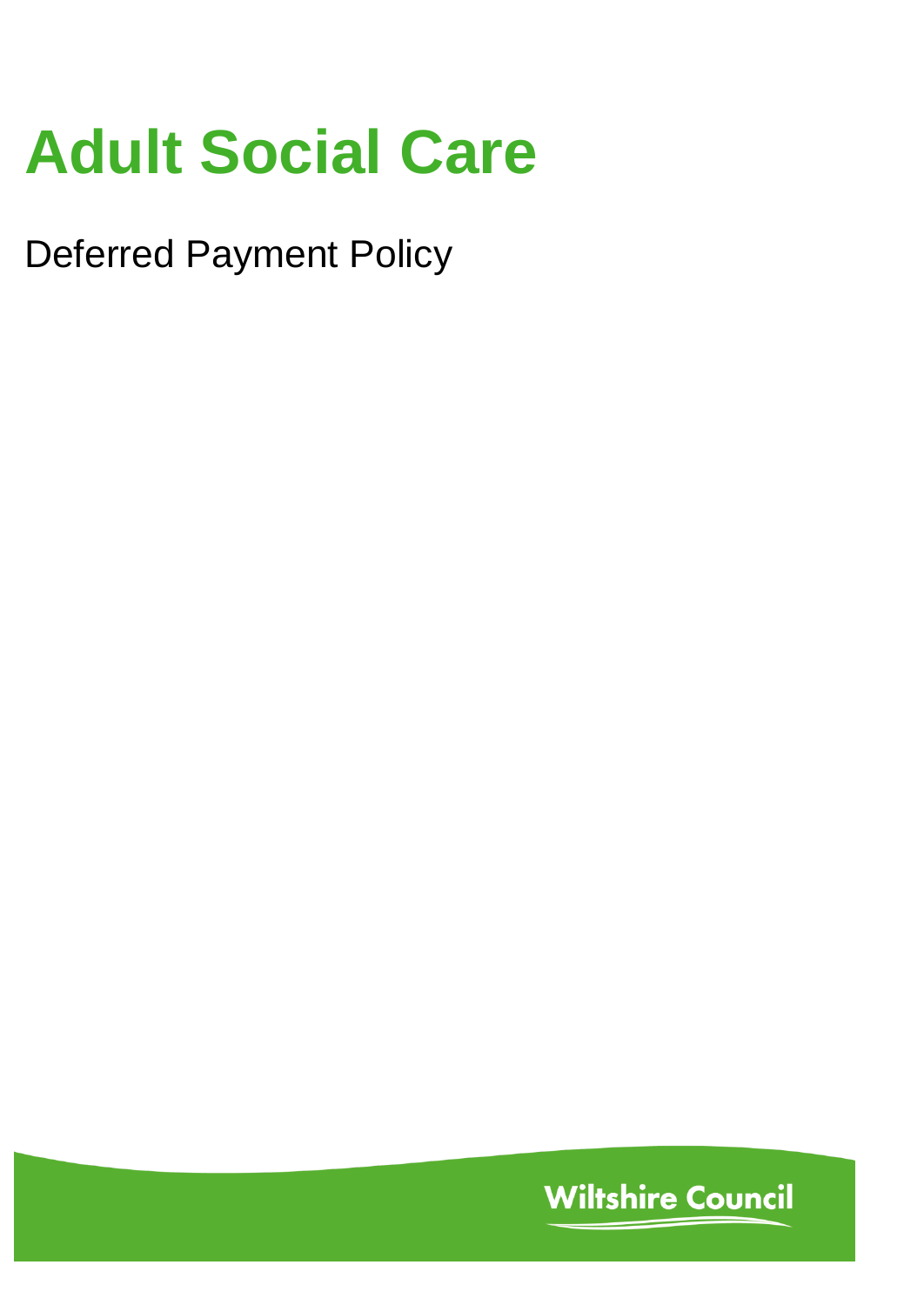## **Glossary**

| Policy                                         | Is a document that explains how Wiltshire Council will make decisions<br>about a particular area or areas. Policies are used to make it clear to<br>everyone what they can expect from Wiltshire Council.                                                                                                                                                                     |
|------------------------------------------------|-------------------------------------------------------------------------------------------------------------------------------------------------------------------------------------------------------------------------------------------------------------------------------------------------------------------------------------------------------------------------------|
| Consultation                                   | Is when the Council shares its ideas about a proposal to gather the<br>views of communities and people who may be affected if the changes<br>are agreed. Wiltshire Council will consider feedback gathered during<br>the process and may make changes before submitting the proposal to<br>elected members who make decisions.                                                |
| Care Act (2014)<br>Regulations and<br>Guidance | This is the law that sets out how local authorities must deliver care and<br>support services in England. The draft policies have been developed<br>so as to comply with the requirements of the Act, The Care and<br>Support (Preventing Needs for Care and<br>Support) Regulations 2014 and the Care and Support Statutory<br>Guidance                                      |
| Wellbeing                                      | This concept is central to the Care Act and must inform all of a local<br>authority's activities. There is no one definition of wellbeing and it is a<br>broad concept. Considerations of wellbeing will take the following into<br>account;                                                                                                                                  |
|                                                | •Personal dignity<br>. Physical and mental health and emotion well-being<br>•Protection from abuse<br>.Control by the individual over day-to-day life<br>•Participation in work, education, training, or recreation<br>•Social and economic well-being<br>•Domestic, family and personal<br>•Suitability of living accommodation<br>•The individual's contribution to society |
| Carer                                          | A carer is someone (aged 18 or over) who helps another person in their<br>day to day life, usually a relative or friend, who could not manage<br>without that support. This is not the same as someone who provides<br>care professionally or through a voluntary organisation                                                                                                |
| <b>Eligible Needs</b>                          | Care and Support needs that meet the criteria set out in the Care Act<br>and as such must be met by the Council based on your financial<br>situation                                                                                                                                                                                                                          |
| Information                                    | Means the communication of knowledge and facts regarding care and<br>support and preventative services, facilities and services as described<br>in the Care and Support Statutory Guidance paragraph 2.40                                                                                                                                                                     |
| Advice                                         | Means helping a person to identify choices and/or providing an                                                                                                                                                                                                                                                                                                                |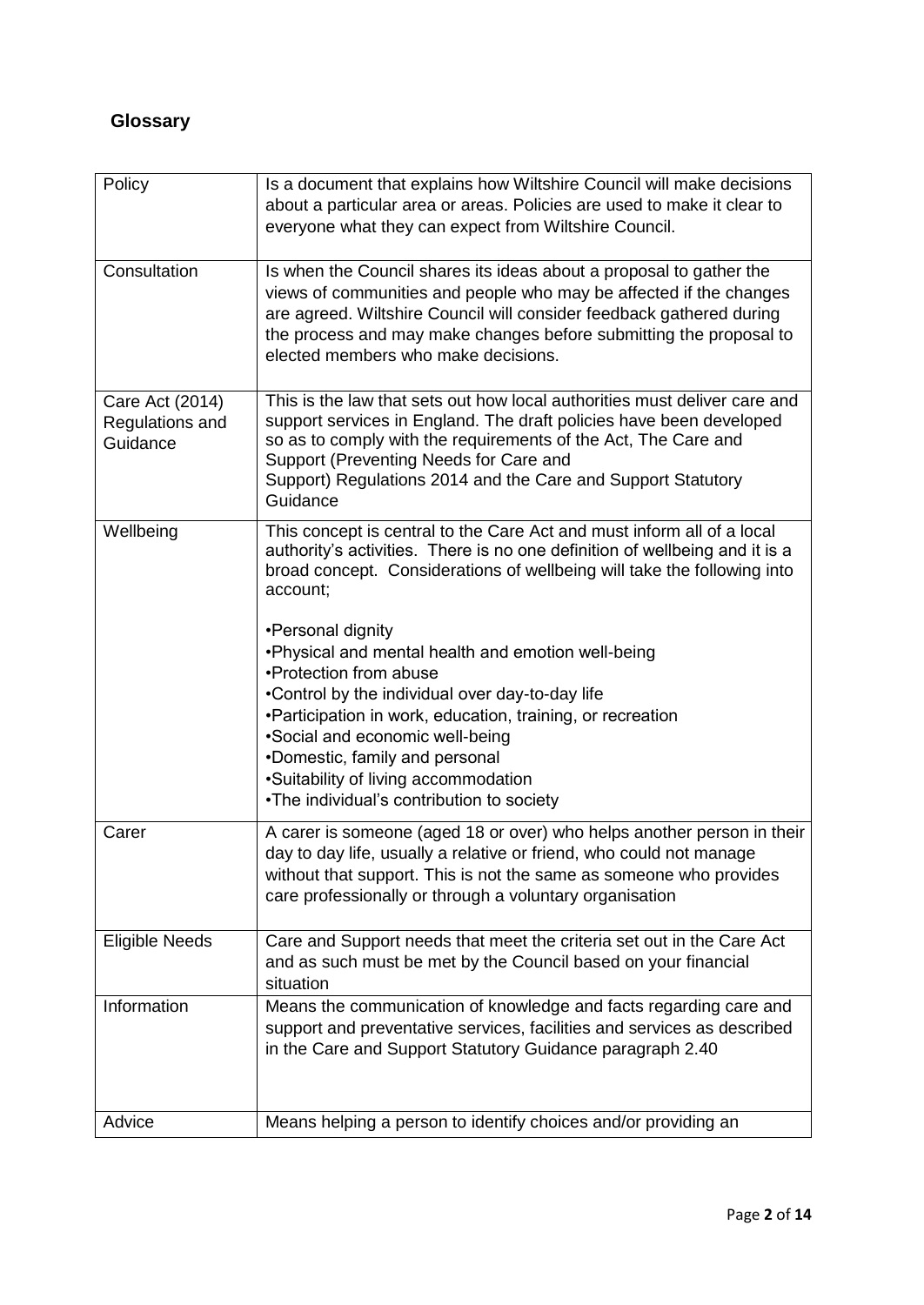|                        | opinion or recommendation regarding a course of action in relation to<br>care and support.     |
|------------------------|------------------------------------------------------------------------------------------------|
| Duty                   | This means that the Council is legally required to do what it sets out in<br>the legislation.  |
| Discretionary<br>Power | These are powers Wiltshire Council can choose to use but are not<br>legally required to do so. |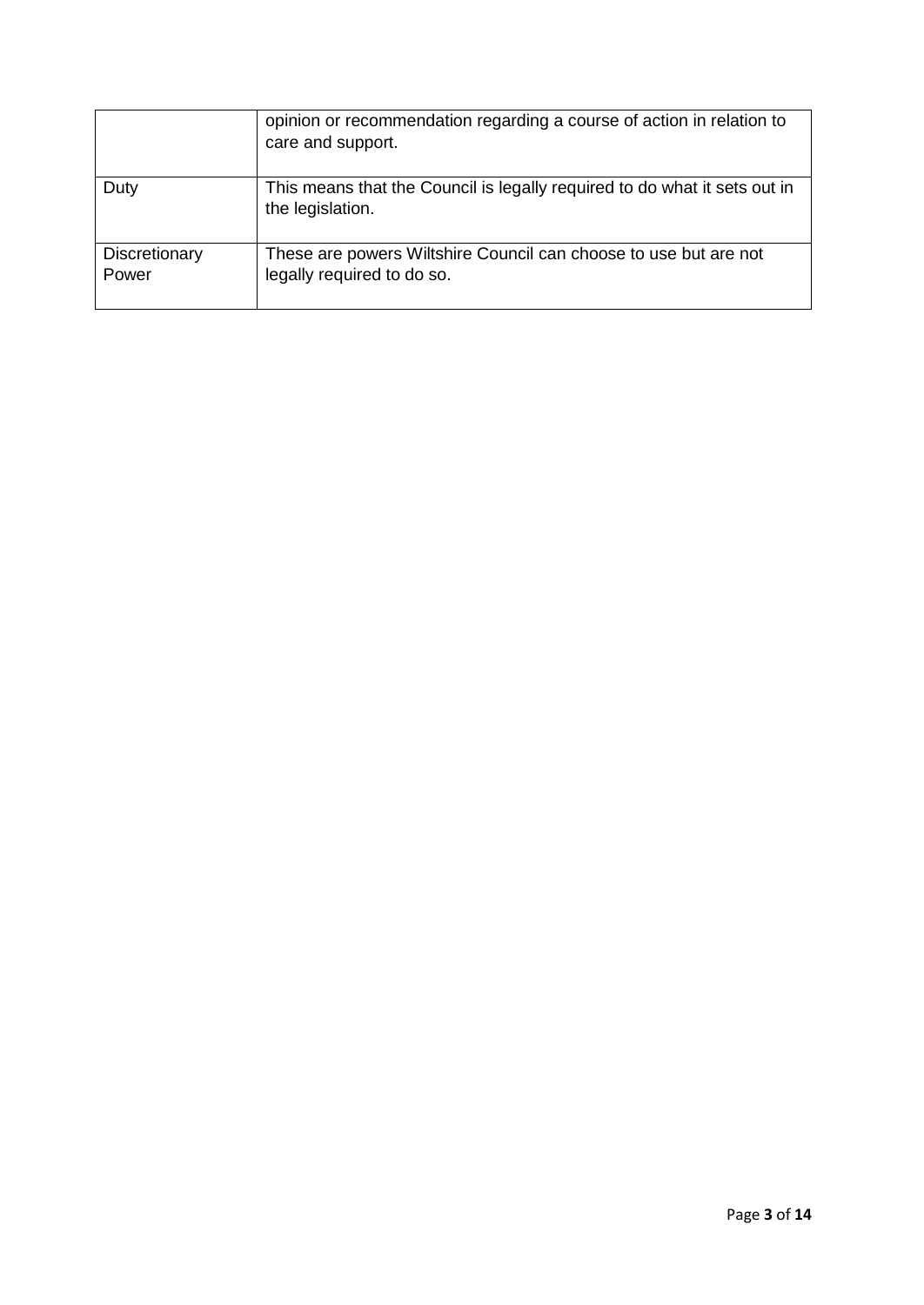## **Policy Cover Information**

| Policy number    | Version                          |  | <b>Status</b>  | Final        |
|------------------|----------------------------------|--|----------------|--------------|
|                  | number                           |  |                |              |
| Implementation   | All adult social care            |  | Implementation | October 2015 |
| lead             | commissioners                    |  | date           |              |
| Policy approved  | <b>Wiltshire Council Cabinet</b> |  | Date approved  | October 2015 |
| by               |                                  |  |                |              |
| Next review date | April 2018                       |  |                |              |
|                  |                                  |  |                |              |

## **Policy Control Sheet**

| Policy title                         | <b>Adult Care Deferred Payments policy</b>             |  |  |
|--------------------------------------|--------------------------------------------------------|--|--|
| Purpose of policy                    | To explain how Wiltshire Council will deliver the duty |  |  |
|                                      | to prevent, reduce and delay needs set out In the      |  |  |
|                                      | Care Act.                                              |  |  |
| Policy author(s)                     |                                                        |  |  |
| <b>Lead Director</b>                 | James Cawley, Strategy & Commissioning                 |  |  |
| Target audience                      | Frontline staff and members of the public              |  |  |
| This policy supersedes               | N/A                                                    |  |  |
| This policy should be read alongside | <b>Charging Policy</b>                                 |  |  |
|                                      | <b>Adult Care General Policy Statement</b>             |  |  |
|                                      | <b>Adult Care Personalisation Policy</b>               |  |  |
| Monitoring and review lead           | <b>Adult Care Community Commissioning</b>              |  |  |
| First year review date               | April 2018                                             |  |  |
| Subsequent review date               | Reviewed July 2020                                     |  |  |
| Internet link                        | http://www.wiltshire.gov.uk/adult-care-policies        |  |  |
|                                      |                                                        |  |  |

This policy can be made available in a range of accessible formats if required.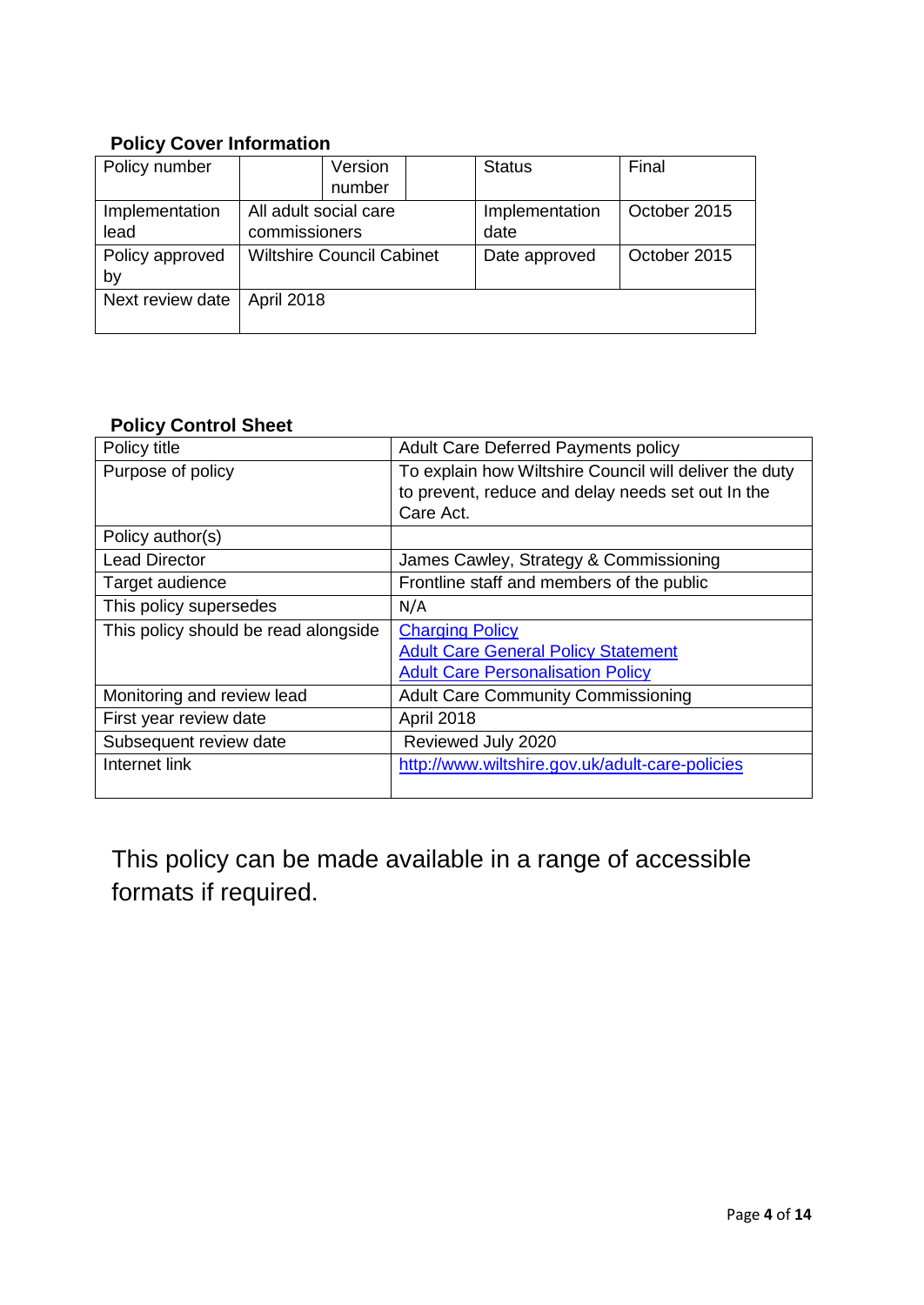#### **Contents**

- **1. Summary**
- **2. Background**
- **3. 12 Weeks Disregard**
- **4. Eligibility**
- **5. Conditions**
- **6. Security**
- **7. Refusal to offer deferred payments**
- **8. Refusal to defer further payments**
- **9. Termination of the DPA**
- **10.Fees and Charges**
- **11.Further information and advice**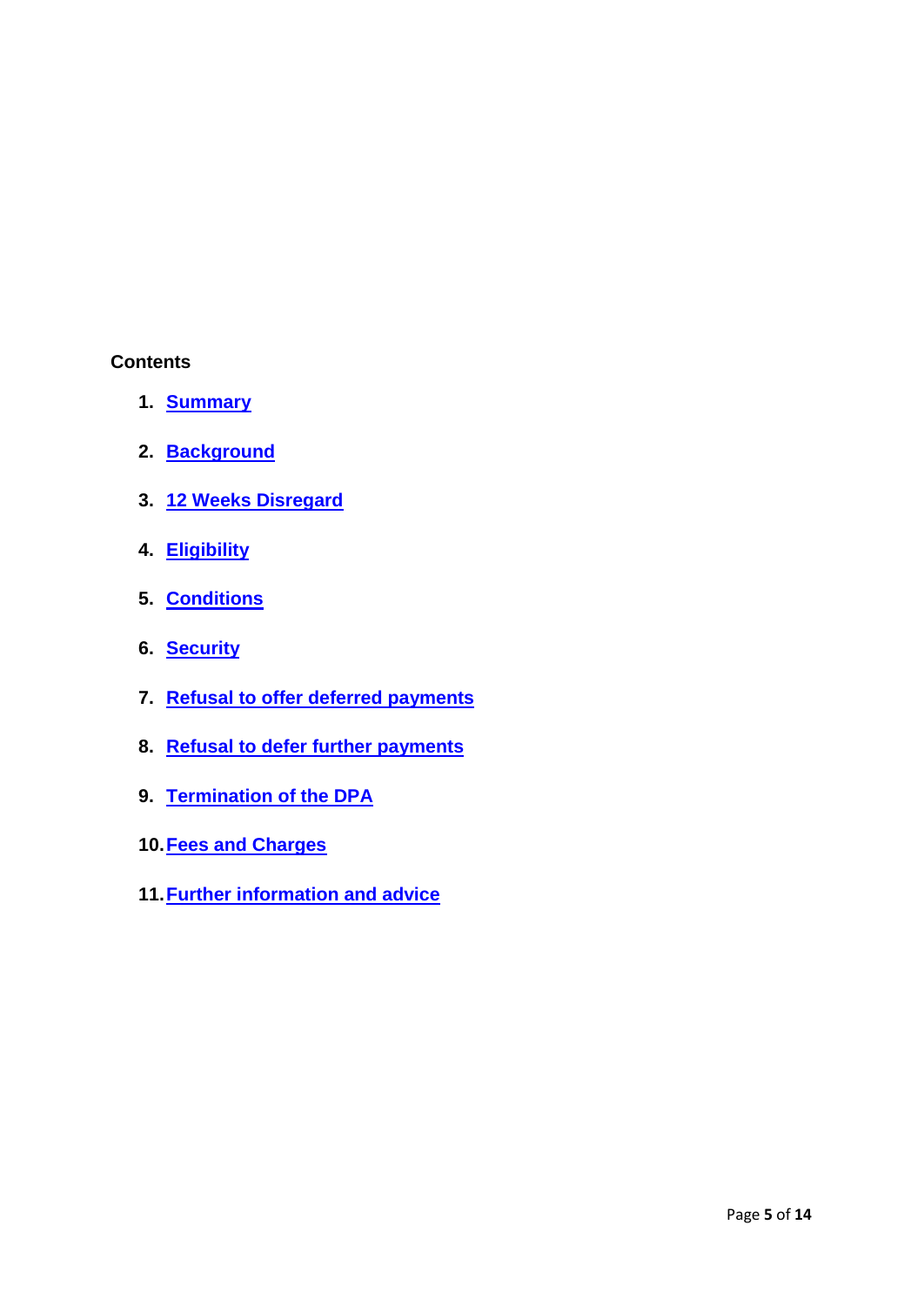This policy has been drafted in accordance with the statutory guidance and regulations under the Care Act 2014.

#### **1 Summary**

- 1.1 This policy sets out the following;
	- (i) those situations where the council will usually enter into a Deferred Payment Agreement (the "DPA") under the Care Act 2014 ("the Act")
	- (ii) persons who may be entitled to an offer of a DPA
	- (iii) the procedure and details of the DPA
	- 1.2 The duties and powers to offer a DPA is to be found in Sections 34 36 of "the Act" and the Care and Support (Deferred Payment) Regulations 2014 ("the Regulations").
	- 1.3 Subject to the terms of this policy, the Act and the Regulations a DPA will be agreed to assist the adult with payment of care costs.
	- 1.4 The policy only relates to care in a residential or nursing home and supported living placements.
	- 1.5 Supported living is defined in the Regulations under regulation 3(2) as:

'*accommodation which is not a care home and is—*

- *a. in premises which are specifically designed or adapted for occupation by adults with needs for care and support to enable them to live as independently as possible; or*
- *b. provided*
	- *i. in premises which are intended for occupation by adults with needs for care and support (whether or not the premises are specifically designed or adapted for that purpose); and*
	- *ii. in circumstances in which personal care is available if required. For the purposes of paragraph (1)(b)(ii), personal care may be provided by a person other than the person who provides the accommodation*
- *c. The accommodation does not include premises* 
	- *i. in respect of which the adult is for the time being entitled to dispose of the fee simple, whether or not with the consent of other joint owners; or*
	- *ii. which the adult occupies other than under a licence or tenancy agreement. "tenancy" means a tenancy which is not a long tenancy.'*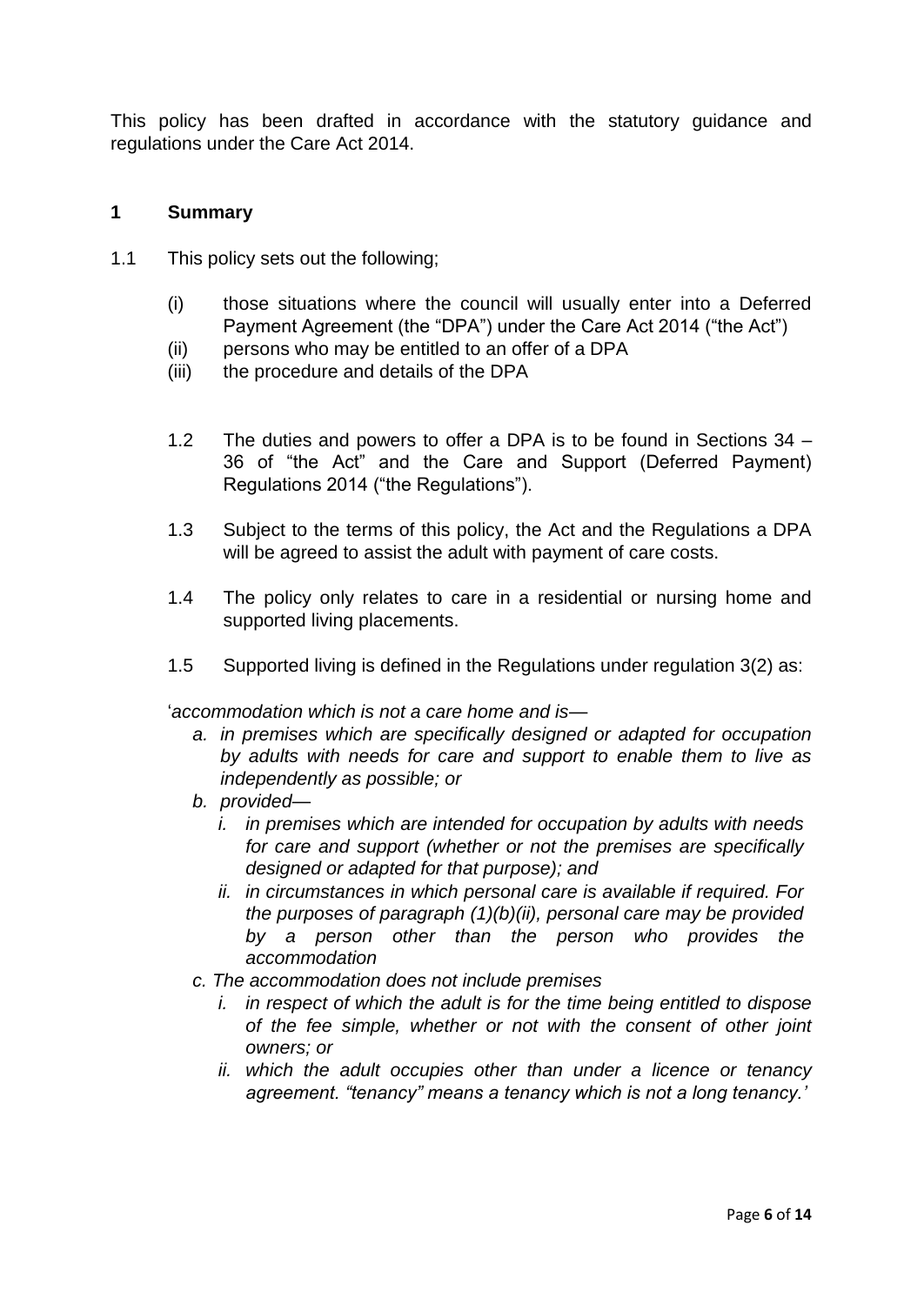#### **2 Background**

- 2.1 The Act establishes a universal scheme to enable adults to defer the payments of their care and support costs and is aimed to ensure anyone who requires residential care should not be forced to sell their property in their lifetime to pay for that care. Wiltshire Council already offers such a scheme for residential care, so this policy has been updated following the introduction of the Act. The scheme has now been extended for care delivered through supported living.
- 2.2 An adult may enter into a DPA with the council which will enable the council to reclaim the outstanding payments it has made on the adults behalf at a later date either when the property is sold by the adult or his/her estate or where the DPA is otherwise ended. Subject to the limits as described below in Section 5 it is up to the adult to decide when to sell their property. It is important to note that entering into a DPA does not "write off" the debt but defers the liability to pay to a later date.

#### **3 12 Weeks Disregard**

- 3.1 Where an adult becomes a permanent resident in a care home and the value of their non-housing assets (main residence only) is below the upper capital limit the value of any property he/ she would normally occupy as his only or main residence will be disregarded from the financial assessment for the first twelve weeks of a permanent stay. The council will therefore pay the net care costs (gross cost less client contribution and third party top) to the care home for this 12 week period. The adult will be required to pay an assessed contribution towards their care costs during this period and may also be required to make a third party top up, where the costs are above the council's agreed funding rates .
- 3.2 Where an application for a DPA is successful this will commence after the initial twelve week disregard period subject to adequate security being in place.
- 3.3 Where an adult already resides in a care home or supported living environment as a self-funder, and subsequently becomes eligible for local authority assistance, the property will only be disregarded (not taken into account during the financial assessment) if there has been a sudden and unexpected change in finances, the council will give consideration to exercise their discretion to apply the disregard.

#### **4. Eligibility**

4.1 From April 2015 the option of a DPA will usually be offered to anyone who meets all the following criteria;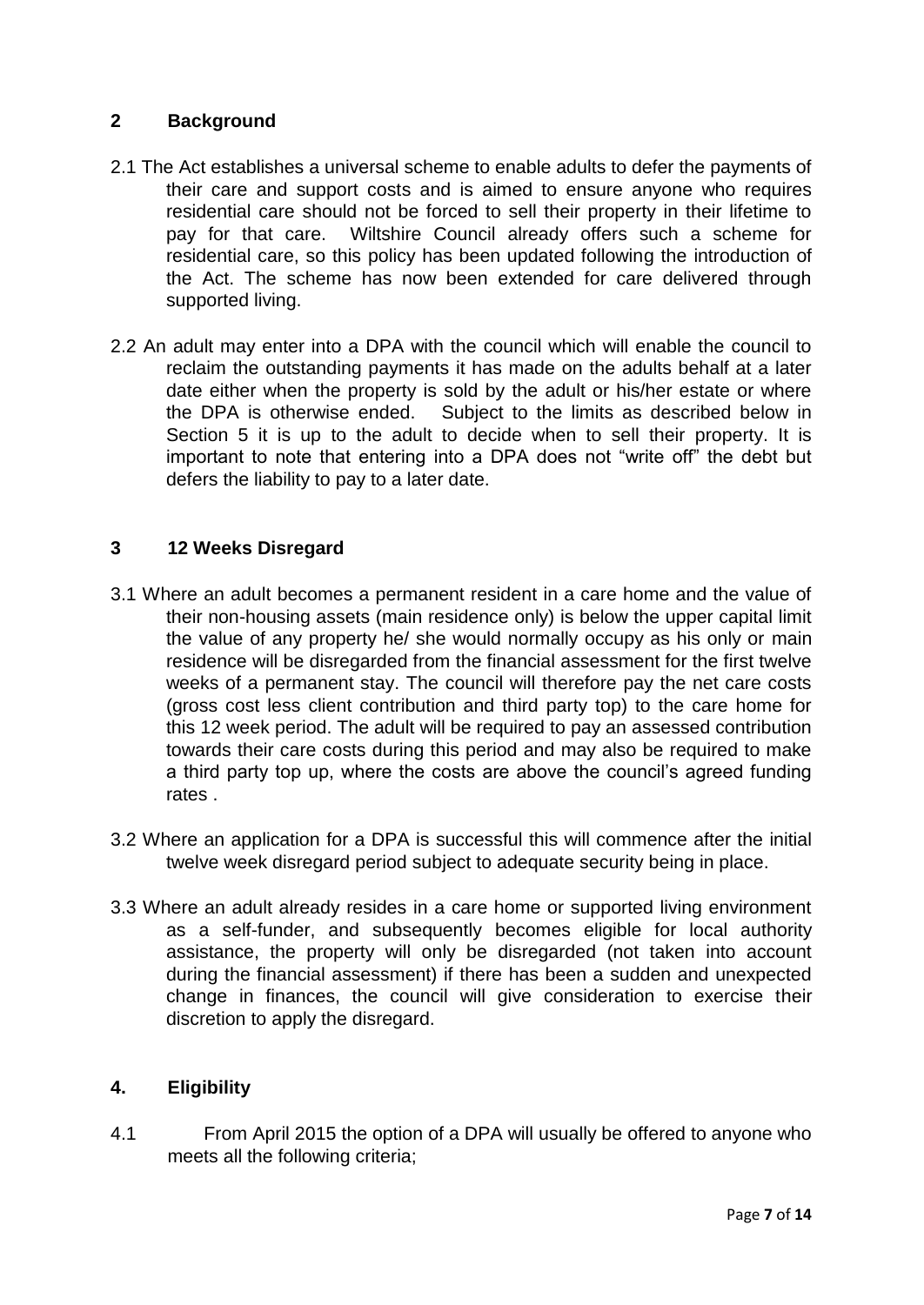- (i) Anyone whose needs are to be met by the provision of care in a care home or through supported living. This is determined when someone is assessed as having eligible needs which the council decides should be met through a care home placement or supported living;
- (ii) Who owns a legal or beneficial interest in a property which is his/her main or only property;
- (iii) Who has less than the upper capital limit in assets excluding the value of their main property;
- (iv) Whose property is taken into account in the financial assessment, i.e. it is not disregarded, for example it is not occupied by a spouse or dependent relative as defined in regulations on charging for care and support
- (v) Who can provide adequate security for the debt (by way of a legal mortgage or land registry charge over their property)
- (vi) Who agrees with the terms and conditions set out in the DPA
- 4.2 If the adult lacks mental capacity to enter into a DPA, a deputy for property and affairs or Lasting Power of Attorney for finance may enter into the DPA on their behalf.
- 4.3 The deferred amount will be agreed between the council and adult, or their representative, and set out in the DPA. This will be reviewed annually or where there has been a change of financial circumstances.
- 4.4 DPAs will be offered to adults who decide not to sell their property and to those who decide to sell their property. The procedures and security required are the same, the only difference being that where the property is being sold, this will generally require a short term or 'bridging' loan.

#### **5. Conditions**

- 5.1 When a person requests a DPA, a financial assessment will be carried out, or reviewed, to determine the amount of contribution the adult is liable to pay towards their care costs.
- 5.2 Where an adult wishes to enter into a DPA they or their representative must complete an application form.
- 5.3 The council will arrange for a valuation of the property. An adult may request an independent assessment of the value of the property. The costs of any valuation will be payable by the adult (see Chapter 10 of this policy).
- 5.4 The council will usually offer a DPA in accordance with the "equity limit". The equity limit will leave some equity remaining in the property – this will both act as a buffer to cover any subsequent interest which continues to accrue, and will provide a small 'cushion' in case of small variations in value of the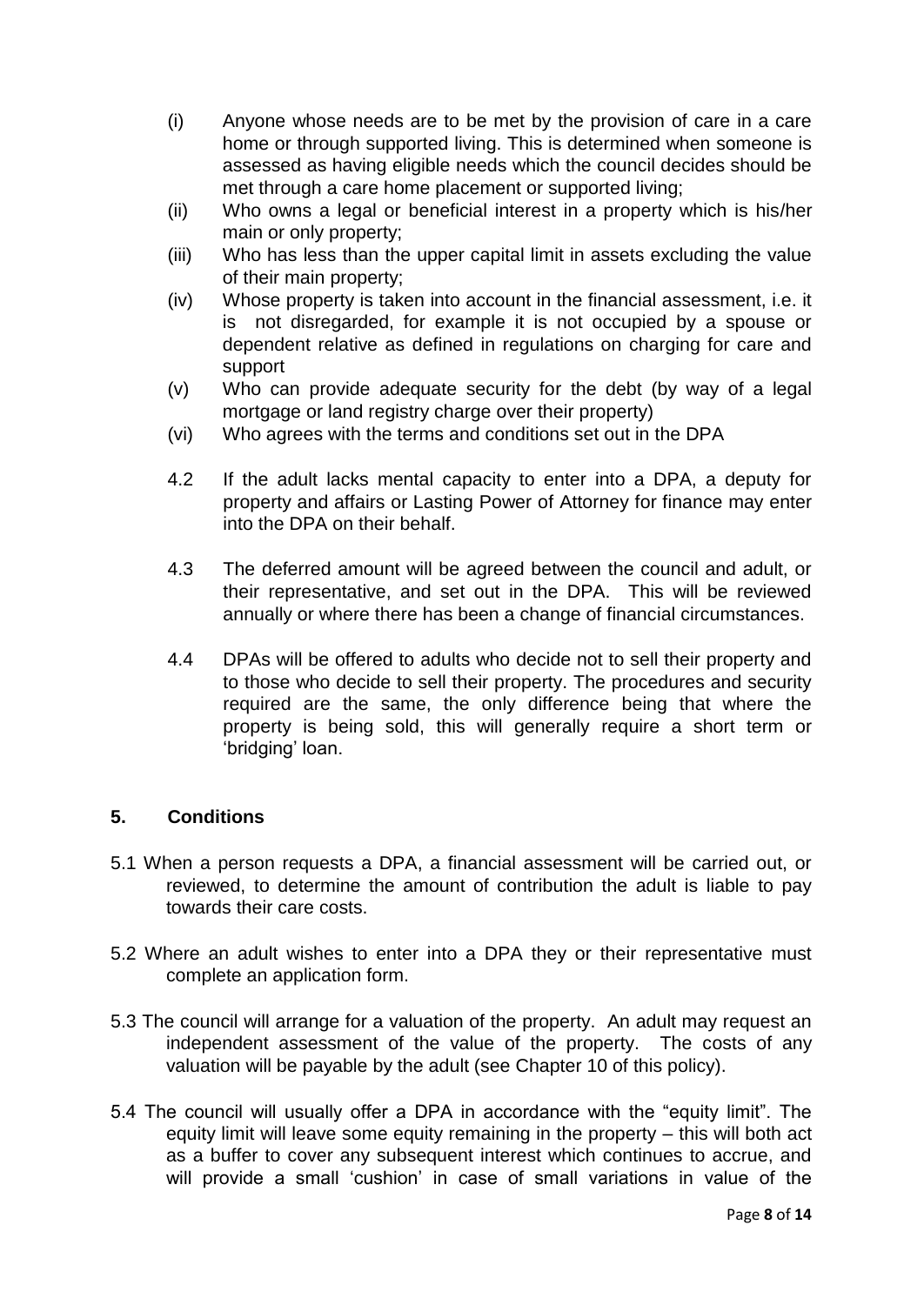security. This is set at 80% of the adult's share of the equity value of the property. The equity value is the equivalent of the adult's value share of the property minus 10% for future selling costs, minus the lower capital limit.

- 5.5 If there is no agreement between the council and the adult about the value of the beneficial interest they hold in the property (and hence no equity limit can be calculated) the council will treat the person as funded by the council until agreement is made. The adult will be informed that when the valuation is agreed and DPA entered into any loan will be backdated, with the care home provider receiving a backdated payment if the council's rate is lower than the self-funding rate (if applicable).
- 5.6 The council will review the DPA and care provision when the amount deferred reaches 70% of the equity value of the property to ascertain whether the DPA remains the best way to meet the care costs. The property will be re-valued at this time to assess any potential change in the value (and consequently the adult's 'equity limit' will be reassessed in turn).
- 5.7 The council will expect the property to be adequately maintained and insured during the period of the DPA
- 5.8 The council will usually require the adult to obtain the council's consent before allowing someone to move into the property after the DPA has been made. In these circumstances the council will usually require written consent from the person which places the debt owed to the council above any beneficial interest they may accrue in the property.
- 5.9 The council will charge interest at Government set rates per annum and require payment of administrative costs
- 5.10 The council will provide a statement every six months stating the amount of costs deferred, interest and administrative charges accrued to date, the total amount due and the equity remaining in the property, along with an estimate of the date the 80% equity limit will be reached. The council will also provide a statement on request within 28 days.
- 5.11 Any adult wishing to enter into a DPA is strongly advised to seek independent financial and legal advice. The adult will need to acknowledge that the council has advised them to seek independent financial and legal advice.
- 5.12 The adult must notify the council of any changes to their circumstances that would affect the DPA or value of the property; this includes renting out the property.
- 5.13 The contract for care is between the adult and the care provider. The person must make the council aware of any changes to care home fees during the duration of the DPA and provide the council with a copy of the terms and conditions agreed between the adult and the home. The council will make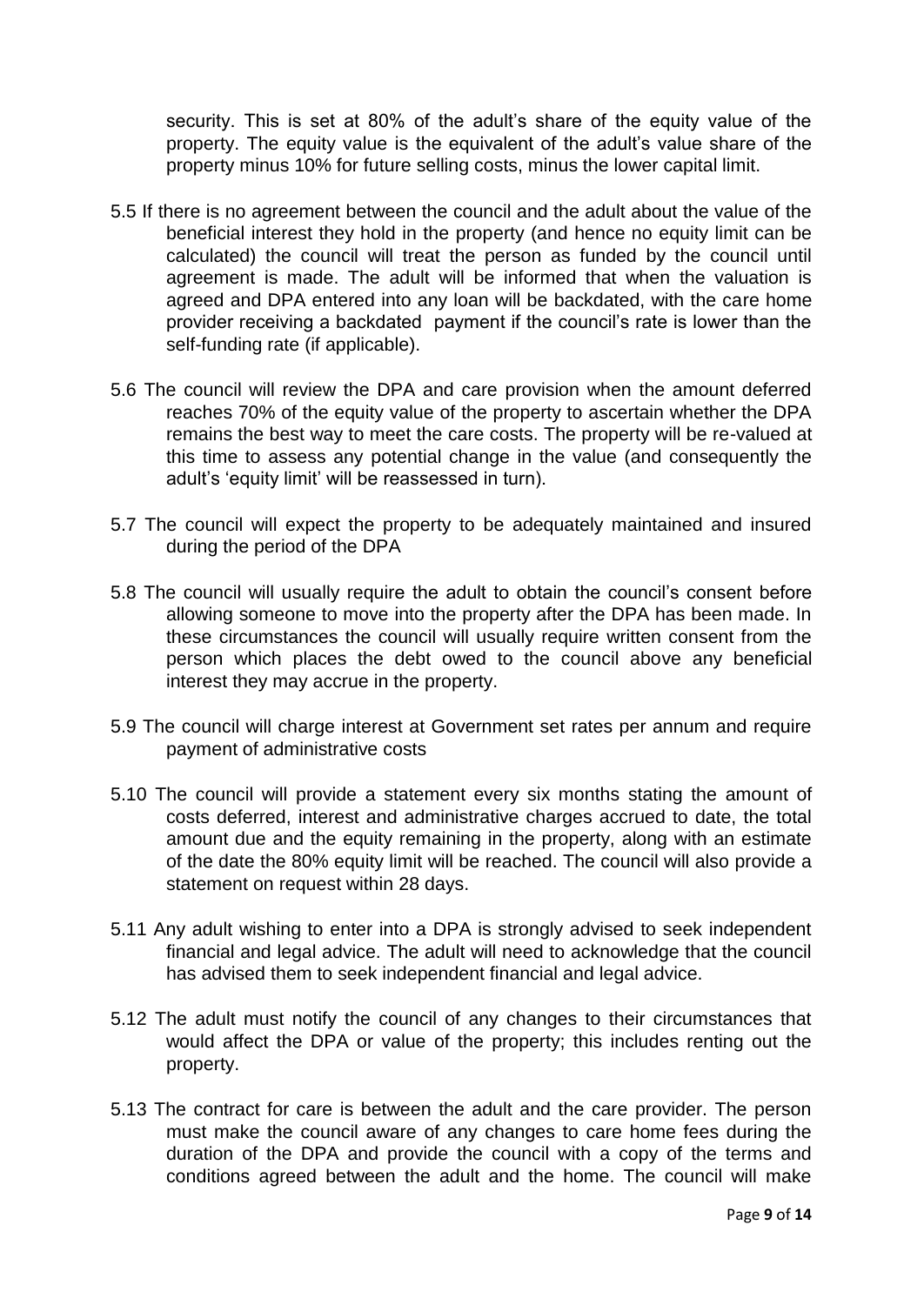payments direct to the care homes less the adult's assessed contributions towards their care and third party top up unless the adult opts to receive the payment direct.

5.14 The adult must inform the council if they decide to rent their property. 100% of the gross rental income, less allowable costs, will be taken into account in the adult's financial assessment.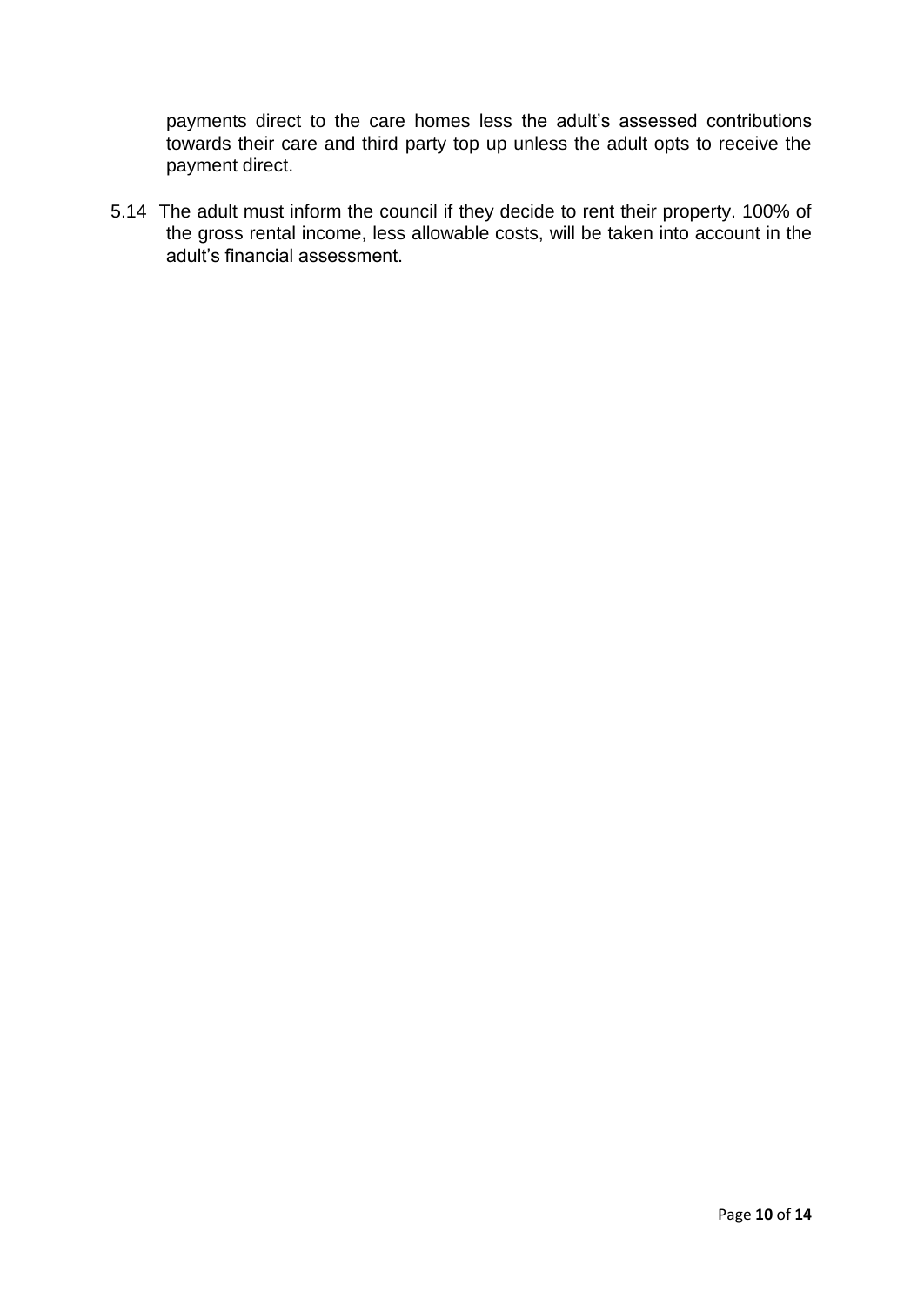5.15 An adult may contribute to their care costs from payments by a third party (including any contributions available from a financial product) or from their savings. Contributing extra to the care costs is of benefit to an adult as it reduces the amount they are deferring.

### **6. Security**

- 6.1 The council must ensure there is adequate security in place before it will enter into a DPA. The council will accept a first legal charge over a property owned by the adult. The council has discretion to decide what else may constitute adequate security for DPA's in cases where a first legal charge cannot be secured. The council will consider other forms of security on a case by case basis, but the council has full discretion in individual cases to refuse a DPA if it is not satisfied that adequate security can be provided. The council will consider the risk that the deferred payment will not be repaid and will have regard to its has a duty to protect public money when making decisions on adequate security.
- 6.2 The council's legal team will draw up a legal document to be signed by the person before the commencement of the DPA
- 6.3 Where a property is jointly owned a DPA can only be offered with the agreement and consent of all joint owners. All owners will need to be signatories to the charge agreement (CH1) and the DPA
- 6.4 No Payments will be made by the Council for the care until the security in the form of a first legal charge is registered at the Land Registry. If a care provider issues a request for payment prior to the charge being in place, an exceptions process will be raised, on a case by case basis, and where the delay is no fault of the customer, payments will be made to the provider pending the legal charge being in case.
- 6.5 If the property is unregistered the adult will arrange at their expense for first registration of the property at HM Land Registry before the Council will enter into a DPA.

#### **7 Refusal to offer a deferred payment**

- 7.1 The Council will usually refuse to offer a DPA where;
	- it is unable to secure a first legal charge on the property
	- the person wishes to defer a larger amount than they are able to provide security for
	- the person's property is uninsured or uninsurable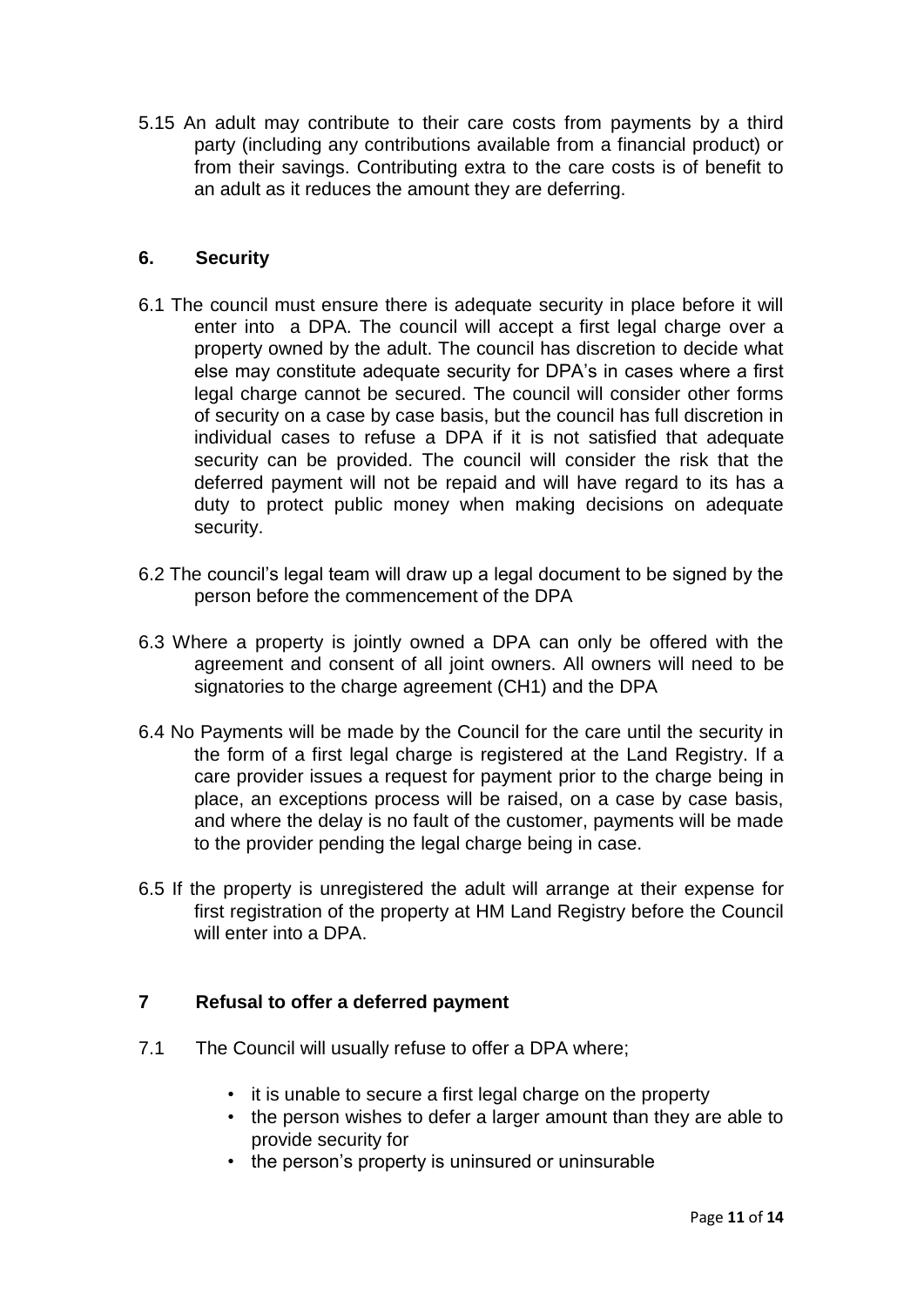• the person does not agree to the terms and conditions of the DPA or does not return the DPA

## **8. Refusal to defer further payments**

- 8.1 The council may refuse to defer any further payments;
	- (i) Where a person has reached the equity limit they are allowed to defer
	- (ii) Where a person becomes eligible for local authority or health funding to pay for their care
	- (iii) Where the property becomes disregarded for any reason
	- (iv) Where a person no longer has a need for care
	- (v) where a person has breached certain terms of the DPA as set out in the DPA
	- 8.2 The council will give no less than 30 days notice of the date when further deferred payments will cease and will provide an indication of how care costs will be met in the future. Depending on the circumstances the adult may either receive Local Authority support in meeting the costs of their care or may be required to meet the future costs from their income and nonhousing assets
	- 8.3 The council cannot allow additional amounts to be deferred beyond the equity limit, and will refuse to defer care costs beyond this. However, interest will still accrue beyond this point, and administrative charges can still be deferred.
	- 8.4 When the adult is approaching or reaches the point at which they have deferred 80% of the value of their property, the council will review with them the cost of their care, discuss when they might be eligible for any means tested support, discuss the implications for any top-up they might currently have, and consider jointly the best way for them to meet their needs.

## **9. Termination of the DPA**

- 9.1 The DPA may be terminated in the following ways;
	- (i) Voluntarily by the adult or someone acting on their behalf, repaying the full amount due;
	- (ii) On sale of property;
	- (iii) When the person dies; or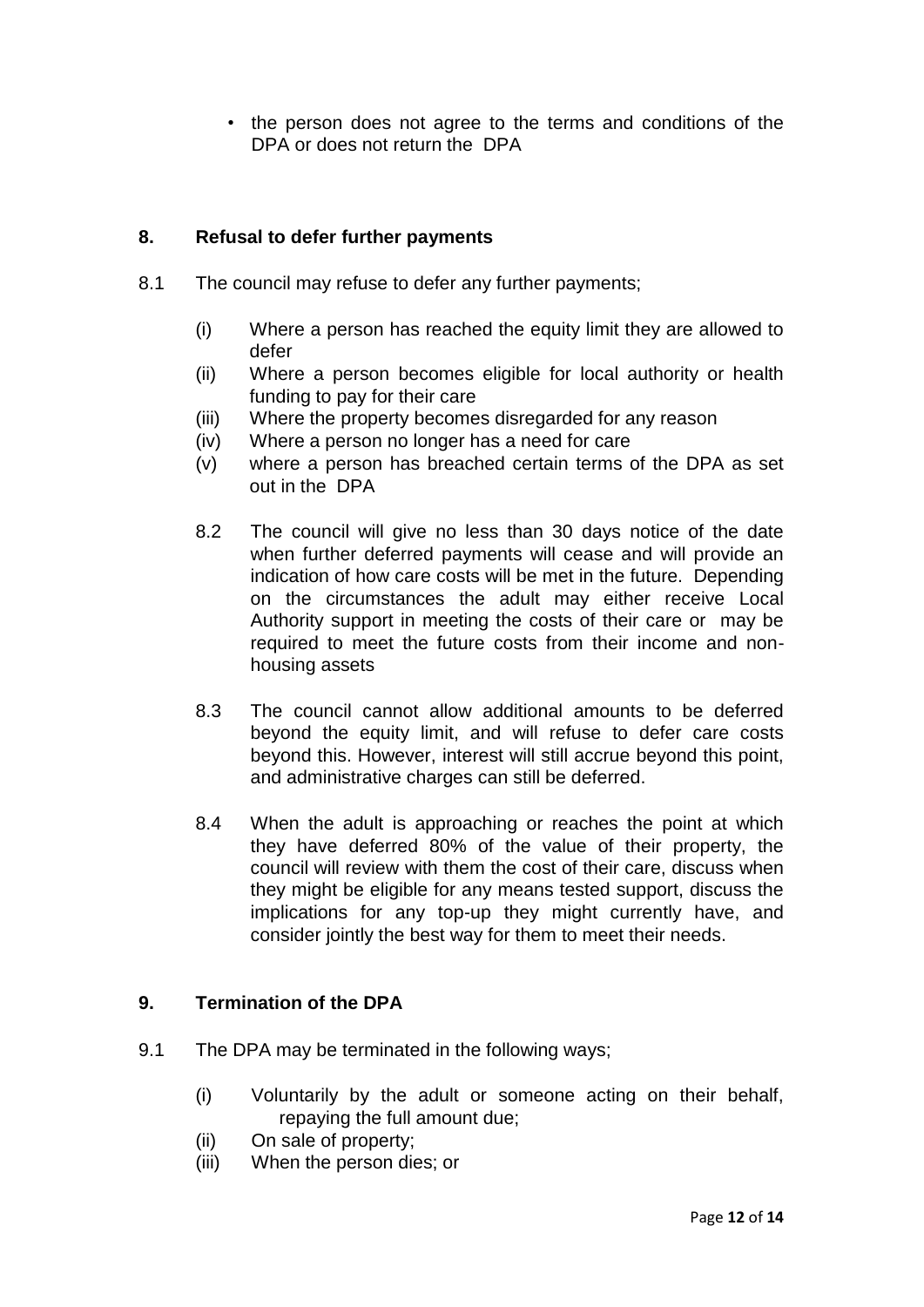- (iv) If the person receives a capital sum that takes them over the funding thresholds
- 9.2 Where the payments end because the 80% equity limit is reached, the council will arrange for a valuation every 3 years after the end of the DPA whilst the deferred payment amount remains unpaid.
- 9.3 The specified time for repayment of the deferred amount and any interest and administration costs accrued is the sooner of:
- a) the date of sale or disposal of the property in respect of which the council has a first legal charge or
- b) 90 days after the death of the adult with whom the DPA is made or such longer time as the council may permit. After this 90 day period, if the Council conclude that active steps to repay the debt are not being taken, for example if the sale is not progressing and the council have actively sought to resolve the situation (or the council conclude that the executor is wilfully obstructing sale of the property), the council may enter into legal proceedings to reclaim the amount due to us.
- 9.4 In whichever circumstance a DPA is terminated, the full amount due to the council must be repaid to cover all costs accrued under the DPA, and the adult (and/or the third party where appropriate) will be provided with a full breakdown of how the amount due has been calculated. Once the amount has been paid, the council will provide the individual with confirmation that the DPA has been concluded
- 9.5 The council will cancel its first legal charge over the property upon receipt of the full amount due.

#### **10. Fees and Charges**

- 10.1 The council will charge fees for arranging the deferred payment and costs incurred during the term of the DPA. The fees include Land Registry fees for registering the first legal charge, costs and time incurred by the legal team in administering the DPA and the costs of valuing (and re-valuing) the property. It will not include general back office costs for finance staff.
- 10.2 Administration charges will reflect the set- up and ongoing costs incurred in arranging the deferred payment.